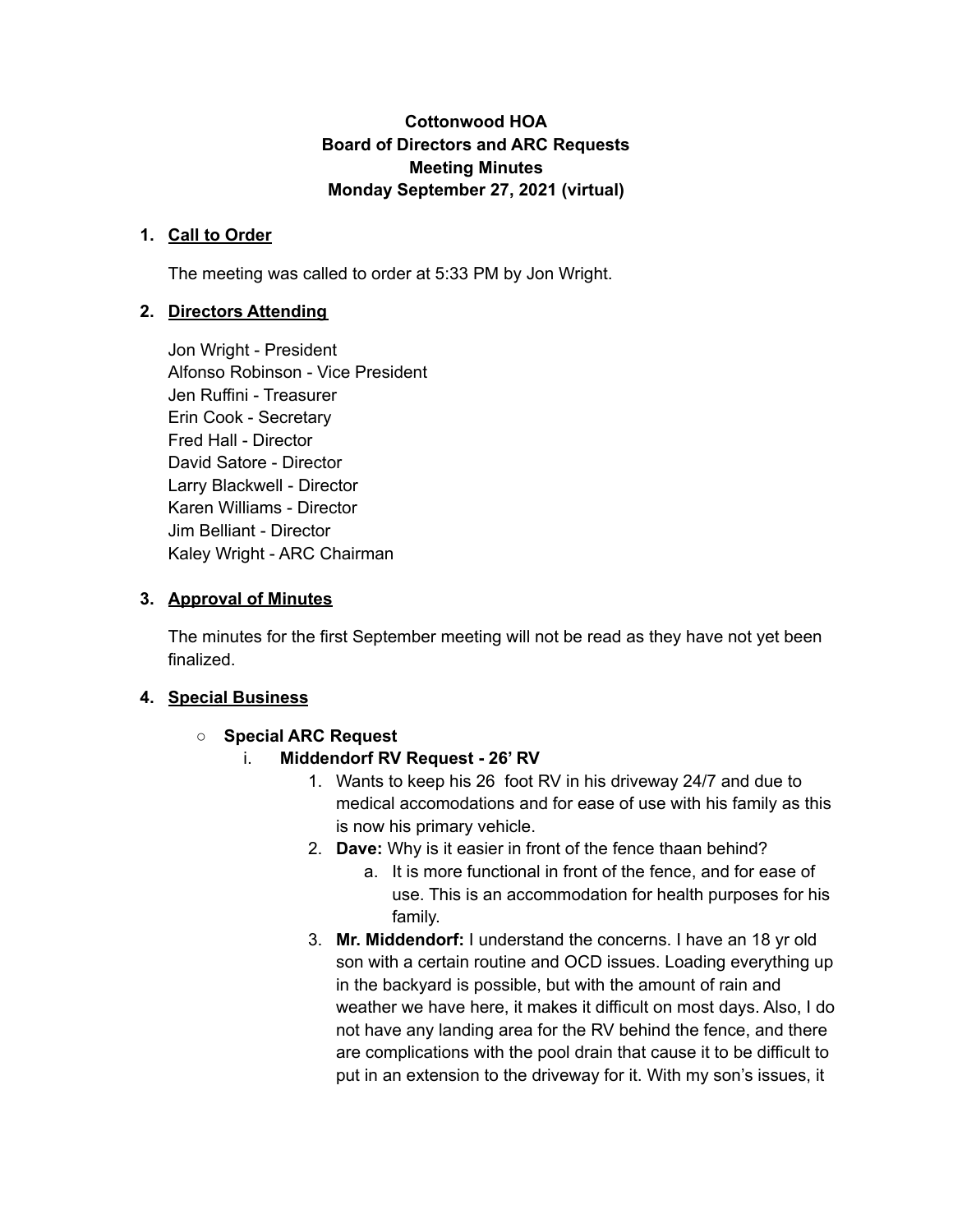also causes bathroom needs that cannot be accommodated during travel by a normal vehicle.

- 4. **Kaley:**By parking in the driveway, this basically helps you and your family - enhances the family time and family life?
	- a. Yes, we have 5 children, 2 of which are special needs and another 2 are under 2 years old. Between everything, this is the best way for my family to function.
- 5. **Jon:** Would it be difficult to move the fence up the 26 feet?
	- a. **Mr. Middendorf:** It's possible to do, but between family life and work, it makes it difficult to make this happen especially in an appropriate amount of time.
- ii. Motion made by Dave to approve parking in the driveway with no stipulations, Larry seconded.
	- 1. Jon abstained.
	- 2. Alfonso approve.
	- 3. Jen approve.
	- 4. Erin approve.
	- 5. Fred approve.
	- 6. David approve.
	- 7. Larry approve.
	- 8. Karen approve.
	- 9. Jim approve.

### **5. Homeowner Time**

- **○ Mr. Brimer:** Financial information question; is this an appropriate issue for this meeting since it was called specifically for Mr. Middendorf's ARC request?
	- i. **Jon**: this was specifically for the ARC request, but you may ask any questions you have. Have you gotten everything from EPM you requested?
	- ii. **Mr. Brimer:** No, I only received an expenditure report which doesn't provide enough detail. I received one month of this year's financials and 2020s financials.
		- 1. Last year, out of HOA funds, we spent \$660 in gate openers and \$510 this year on the same thing. We're buying remotes for the gates out of HOA funds and when a homeowner needs a remote they pay EPM for the remote they're purchasing, yet we don't get that money back? How much are we paying for a remote?
			- a. The first remote to a new homeowner is free. But, let us speak to EPM about this topic and find out the details about this situation.
			- b. **Larry:** A good question to also ask EPM is if the remote only comes with new homes, or all new homeowners regardless if the home had a prior owner.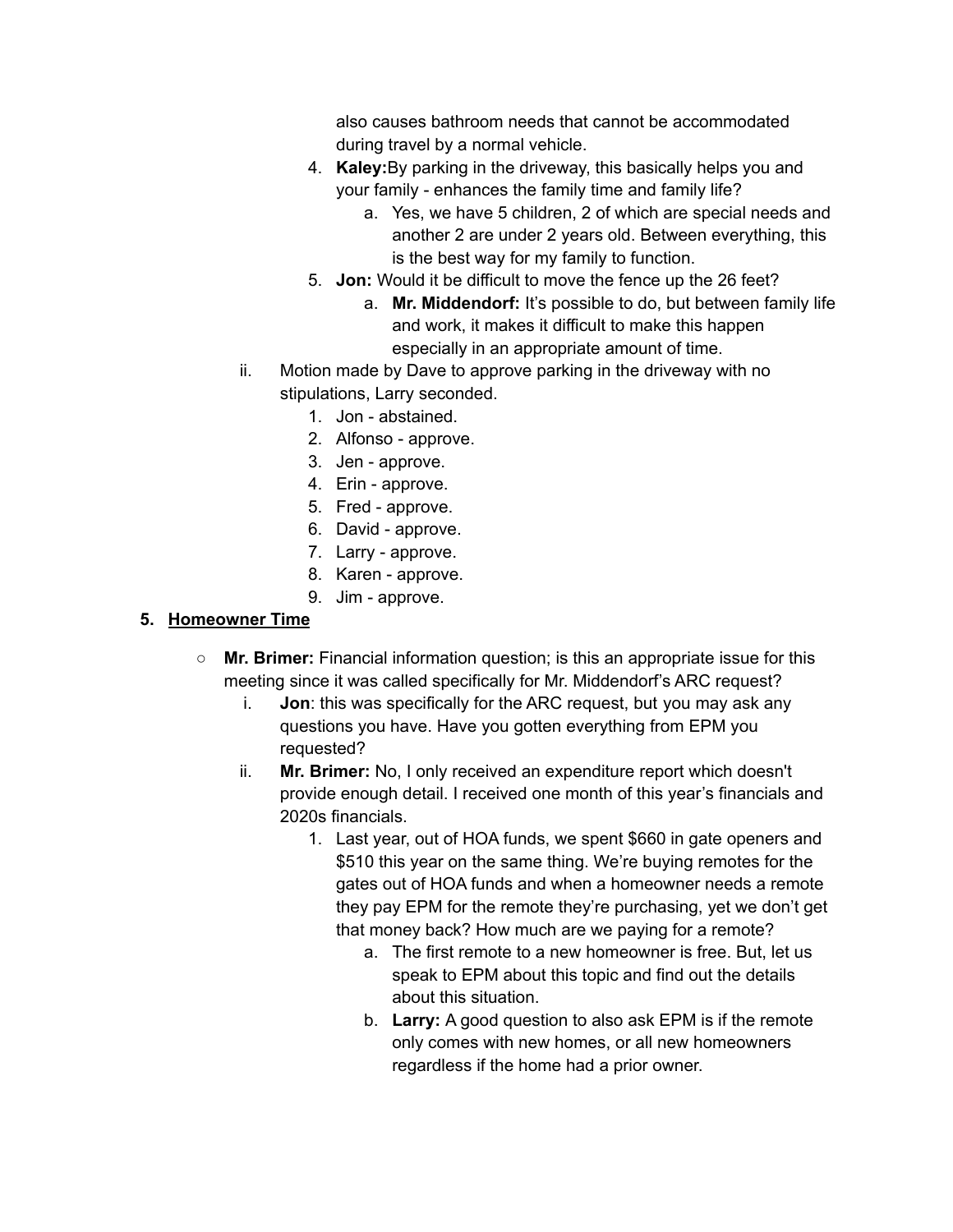- 2. Frustrated because it seems like every financial question asked has an answer of "I don't know" or "I'll ask EPM."
- iii. **Jon:** Did we provide Mr. Brimer any options on how to resolve his concerns?
	- 1. Yes, he was provided the option to go down to the EPM office to see everything in person, or allow Kevin a few days to scan the 150-200 pages and email them to him directly.
- iv. **Mr. Brimer:** I believe these documents were due to every resident by the end of 2020, it should not take this long to get something due to us. The covenants say the Board will provide this and you're not complying.
	- 1. We aren't going to send every homeowner copies every year of 100-200 pages of paperwork as it would cause dues to skyrocket. They're available upon request for any homeowner who seeks them, however. Let's discuss this further at the next board meeting once we get some answers from EPM.
	- 2. You've been given two options to get the information you're requesting.
- v. **Mr. Brimer:** What does our contract say about what they're required to provide to us based on our payments to them? Because they charge us a monthly fee then also all these other small fees for office, mailing, accounting fees, and more.
	- 1. The management agreement has been signed and we'll have EPM send a copy to you.
- vi. **Mr. Brimer:** EPM states that they're going to bill us for scanning and sending the documents to me, and the covenants say that these documents should be provided to members for free. How does he get the authorization to pay himself for these things and how does he pay bills?
	- 1. It's in the management agreement that they're allowed to make these payments.
- vii. **Jim:** Scott brings up some valid reasons and we need to get a hold of this budget and explain some things. I would go over there with some people and sit down and figure things out.

## **6. Adjournment**

There being no further business, the meeting was adjourned at 6:20 PM by Jon Wright. Motion by Jim, seconded by Larry, and Jon approved.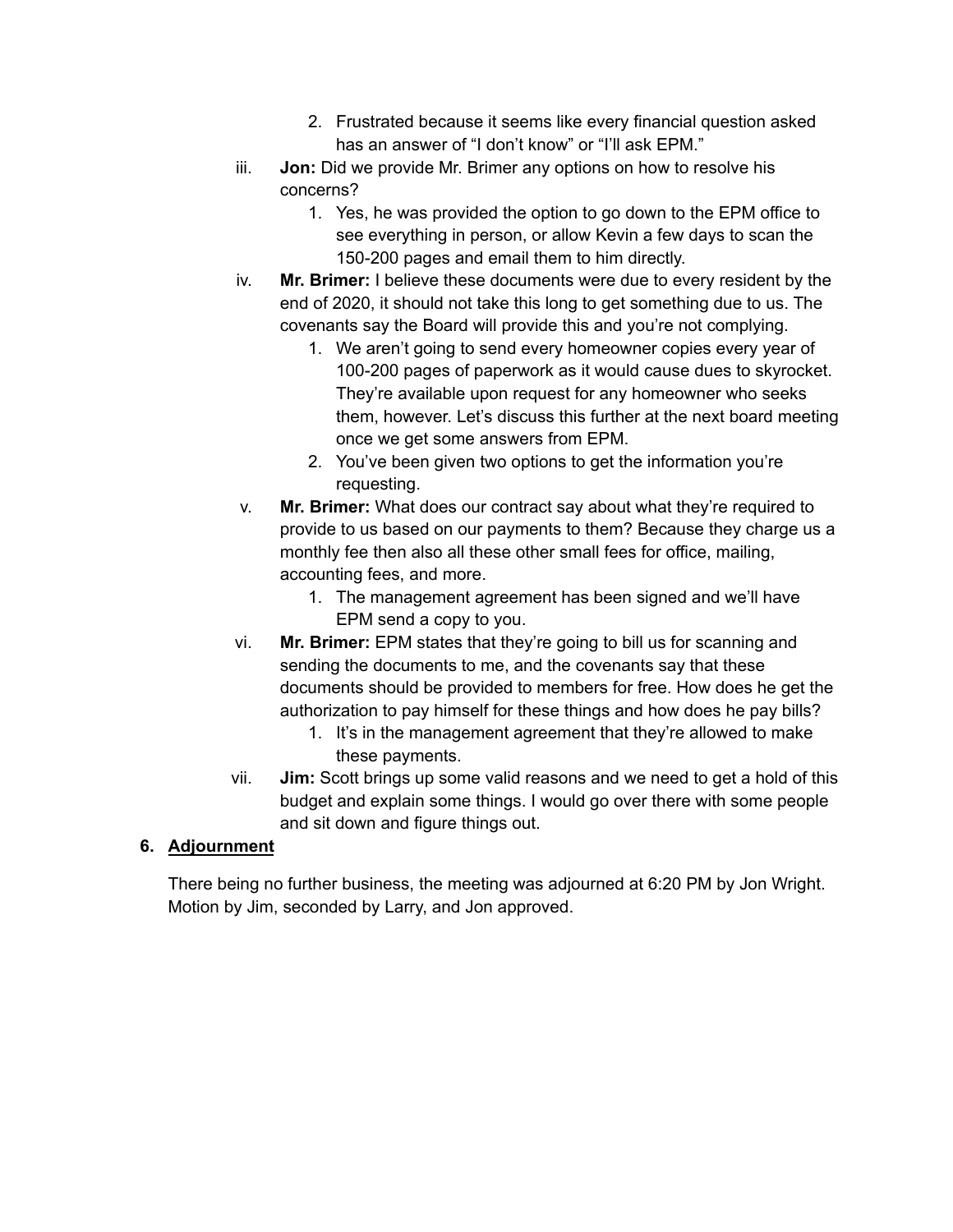### **Cottonwood HOA Board of Directors and ARC Requests Meeting Minutes Monday September 20, 2021 (virtual)**

#### **1. Call to Order**

The meeting was called to order at 5:33 PM by Jon Wright, seconded by Alfonso and approved by Jen.

### **2. Directors Attending**

Jon Wright - President Alfonso Robinson - Vice President Jen Ruffini - Treasurer Fred Hall - Director David Satore - Director Larry Blackwell - Director Karen Williams - Director Jim Belliant - Director Kaley Wright - ARC Chairman

#### **3. Approval of Minutes**

The minutes for August were read by Erin Cook. Jon made a motion to approve the minutes, Alfonso approved, and Jen seconded.

#### **4. Old business**

#### **○ Reminders**

- i. Animals must be on the leash at all times unless in the back yard/behind a fence. We're still having a problem, and we don't want anyone getting hurt. So please make sure animals stay inside or in a fenced in yard.
	- 1. We've had several issues with this recently, including the last month with aggressive animals. Animal control, the homeowner, and EPM have been contacted about the matter.
	- 2. Fines for repeat offenders have been discussed with the attorney who is doing the research to see if this is possible based on our covenants, and potentially putting up a fine committee from the board for future situations.
- ii. Trash cans need to be put up promptly. Holidays may be an exception, with the trash companies behind schedule, but in general please bring in your bins.
- iii. Yard maintenance please make sure to edge, mow, and remove cuttings from the street especially with the pressure washing if it kicks up anything.
- **○ Sign/Wooden Fence**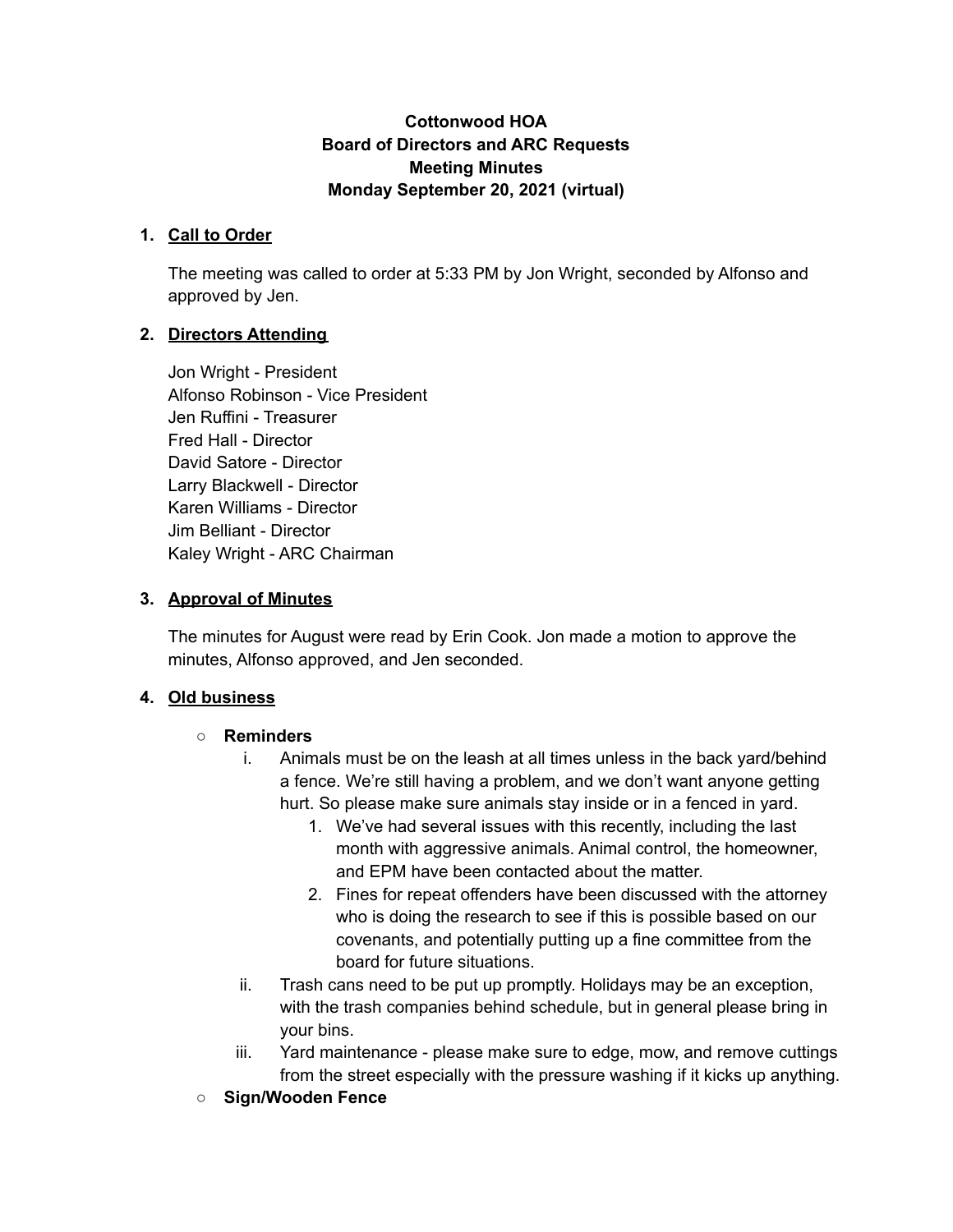- i. Wood fence has been completed and put in. Sign came in during the month and we obtained an estimate from a contractor to put the sign up. Contractor gave an estimate of \$500 which we thought was too high, so we're scoping out our options including the pricing to put plexiglass up over the sign to maintain it in the long term. Sign itself is 24x48 inches, and will not be hung on the gate itself as the fence sways slightly in high winds.Instead, it'll be held up on its own stand made out of wood and painted. Quote from a second contractor - to include the plexiglass - is \$300.
	- 1. Motion to move forward with this idea, and approved.

### **○ Financials with Jen**

- i. Financials all look fine. Street lights have been moved off to another pool of funds based on last month's conversation. Still need to contact Johnson Communication about the battery prices from last month. Kaley does have copies of the invoices.
- ii. **Larry:** There's a variance of \$10,000 of variance under road funds but doesn't explain where it's going. Bottom line, total net income we have a variance showing of \$7,300 and since year to date actual is almost \$21k and the budget is \$13k, where did this come from?
	- 1. This question has been asked to EPM, and we're in contact with them about board members meeting with Kevin and discussing this and other financial questions.
	- 2. Attorney said as of now, between September and December (with upcoming expenses), it'd be best for the board to sit down with EPM and go over the budget, the dues, the assessments, and capital improvements.
	- 3. Please send questions for EPM to Jen so she can compile them and send them over.

### **○ Bus Update with Jen**

i. Bus company supervisor: still waiting for a call back from her about the bus/gate situation from last month.

## ○ **Delinquent Dues**

i. Jon spoke with EPM to see if they were dragging their feet about getting the fees taken care of. Also spoke with the HOA attorney; they spoke with the two homeowners that owe \$605 each (two years worth of dues). He has proceeded to place a lien on the properties and is taking these homeowners to court. For the other 4 that owe this year (3 full dues, and 1 partial), he's going to send a letter and give them 30 days before giving the board next steps on how to pursue those homeowners.

## **○ Food Truck with Kaley**

i. Greek's food truck came in and wanted to state how awesome and polite everyone was, and how they appreciated us inviting them in. They asked when they could come back.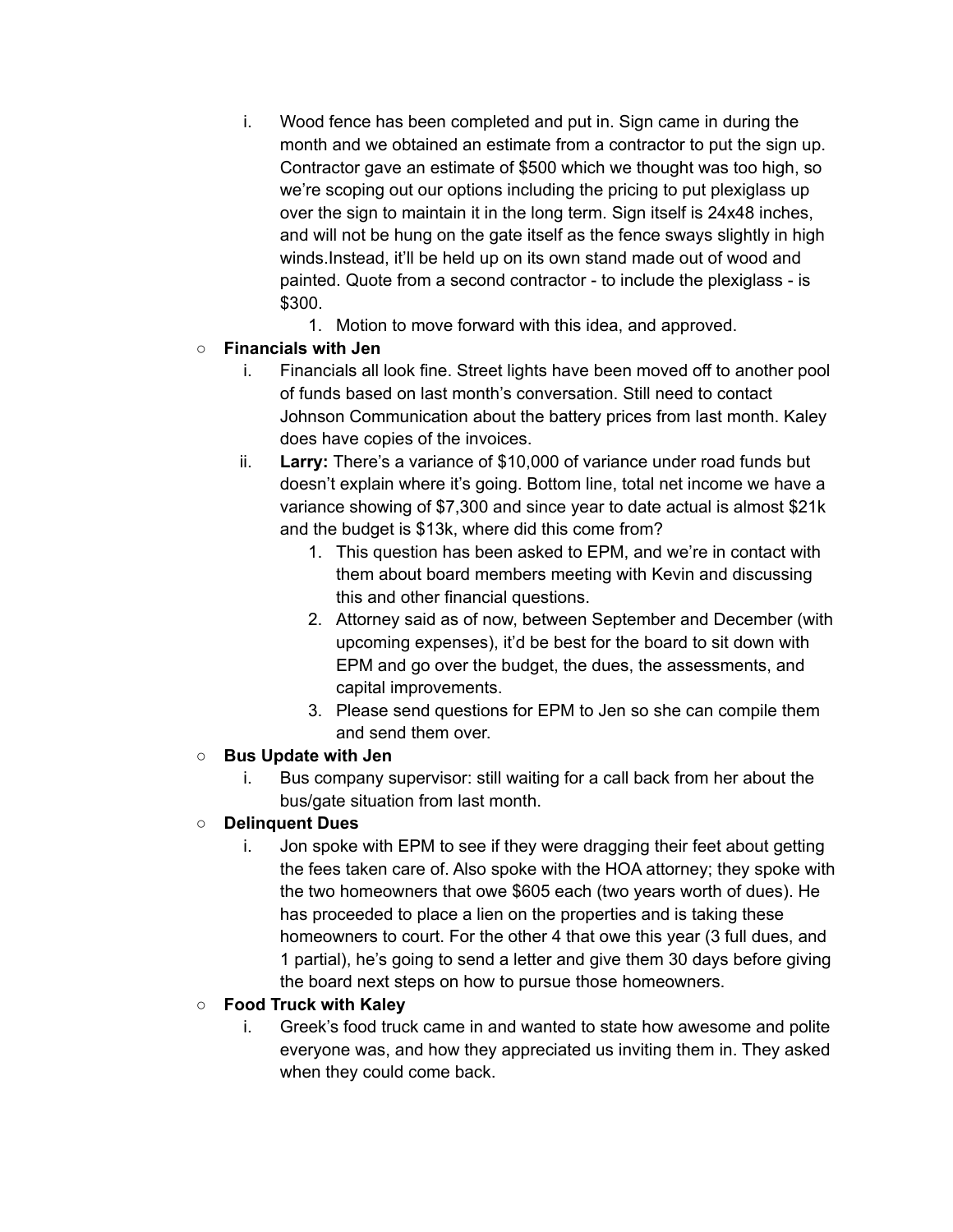ii. As of now, no scheduled food trucks. Let Kaley know if there's someone you'd like to come back in. Fresh Food Factory and Greeks would both like to come back in.

## **5. New Business**

## **○ Annual Dues - Increase Discussion**

- i. **Larry:** Might wish to assess a \$25 special fee. I agree with increasing the dues and I would go with about 10% of the current yearly dues. We need to prepare for things, especially things like replacing EPM as our property managers.
	- 1. EPM has caused many problems due to miscommunications and not doing things they are supposed to be doing, which potentially caused higher costs for us in the long run.
	- 2. Attorney advised not to take a vote just yet, but start the discussion.
- ii. **Jen, Jon, and Erin** will sit down with EPM to discuss the financials thoroughly, as the attorney suggested.
	- 1. The board should discuss what these three should be discussing and what kind of answers we're looking for. Attorney would like to be involved as well.
	- 2. Larry: We should probably get together as a board so we're on the same page, and talking about the major topics and all current questions we have.
	- 3. Attorney recommended we should discuss the storm drains so that this isn't a surprise expense again in the future, despite the contractor who fixed the drains stating they'd be okay for 10-15 years.
		- a. **Larry:** The companies (Mediacom, AT&T, etc) coming in and boring down may be part of this problem. With the school being built, additional complications such as these may arise and cause more damages, such as a sewer system for the school. We should have something to cover situations like this.
		- b. Attorney also recommended we get the estimates for our utilities and vendor payments between now and the rest of the year so we understand what we're going to have to budget for, at minimum.

## **○ Gate Discussion**

- i. **Jim:** What do you think EPM should've done in regards to the front gate? When things like cables get run, etc, who do we have to contact within the neighborhood about this? HOA, EPM, the county, etc?
	- 1. Currently, these utility companies aren't notifying EPM or the HOA board at all. We may need to proactively go to these companies and the county when these things begin.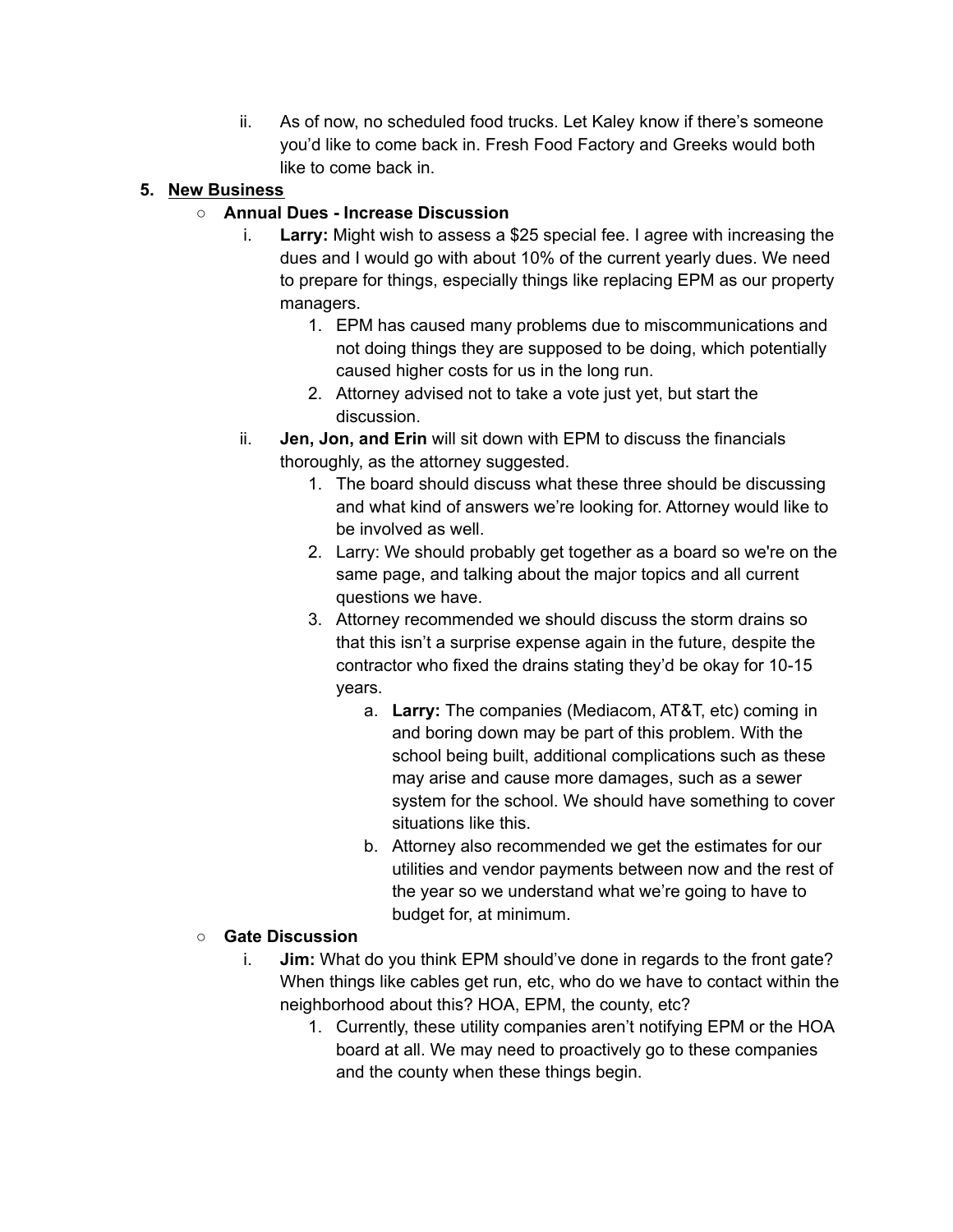- ii. **Larry:** EPM should have the responsibility for keeping up with remotes and codes for the gates and we don't know if they've been contacted about the current situation.
	- 1. **Kaley:** I've been on call all week with Johnson and EPM about the gate situation; Johnson states they don't have the remote codes or anything. The person I originally spoke with no longer wishes to speak with me, so now I speak with the owner. He states that when they come out, they report all findings back to EPM, and they do not take a backup. They gave us what they had (92 homeowners) that have people who no longer live here while also missing people who have been here for a long time. When contacting EPM they did not have any backups at all - gate codes, remote codes, etc - except what people had when they closed on their houses.
	- 2. **Jon:** One of the reasons we're looking to move away from Johnson Communication is that they dropped the ball hard with the codes and the gate and have caused Kaley specifically to deal with this, get the names, addressees, phone numbers, codes, and remotes sent in so that they can get it all put in correctly and also put in a backup system. The new gate company has a cloud system so they have an auto backup, the property management company will have a backup, and then 2 board members will have a backup as well so the information is never lost again.
	- 3. **Kaley:** A huge thank you to everyone who's helped with this process as it could not have been done without you, especially Jen, Jim, Karen, David, and all homeowners and renters we've spoken with.
- iii. **Jon:** The new gate company is All Tech, who a homeowner recommended as he worked with them for many years. When this company came out, they didn't even charge an assessment fee to determine what was wrong with the gates, so we'll be having a further conversation about them soon.
	- 1. **Jim:** We should get a contract with All Tech about the service level agreements so that we know exactly how they will react in emergency situations.
	- 2. **Kaley:** The quote will be done by Wednesday or Thursday, if we get everyone's codes and numbers.
- iv. **Larry:** We need to confirm that people aren't giving duplicate codes.
	- 1. **Jon:** This is already an issue with current codes, so we're going to be preventing any duplications going forward.
	- 2. Gate company also suggested having a code for pizza/delivery places, garbage companies, etc.
- **Vote** Approval of the circuit board and chip for the front gate at \$3100.00, in which they are waiving the labor fees for the install.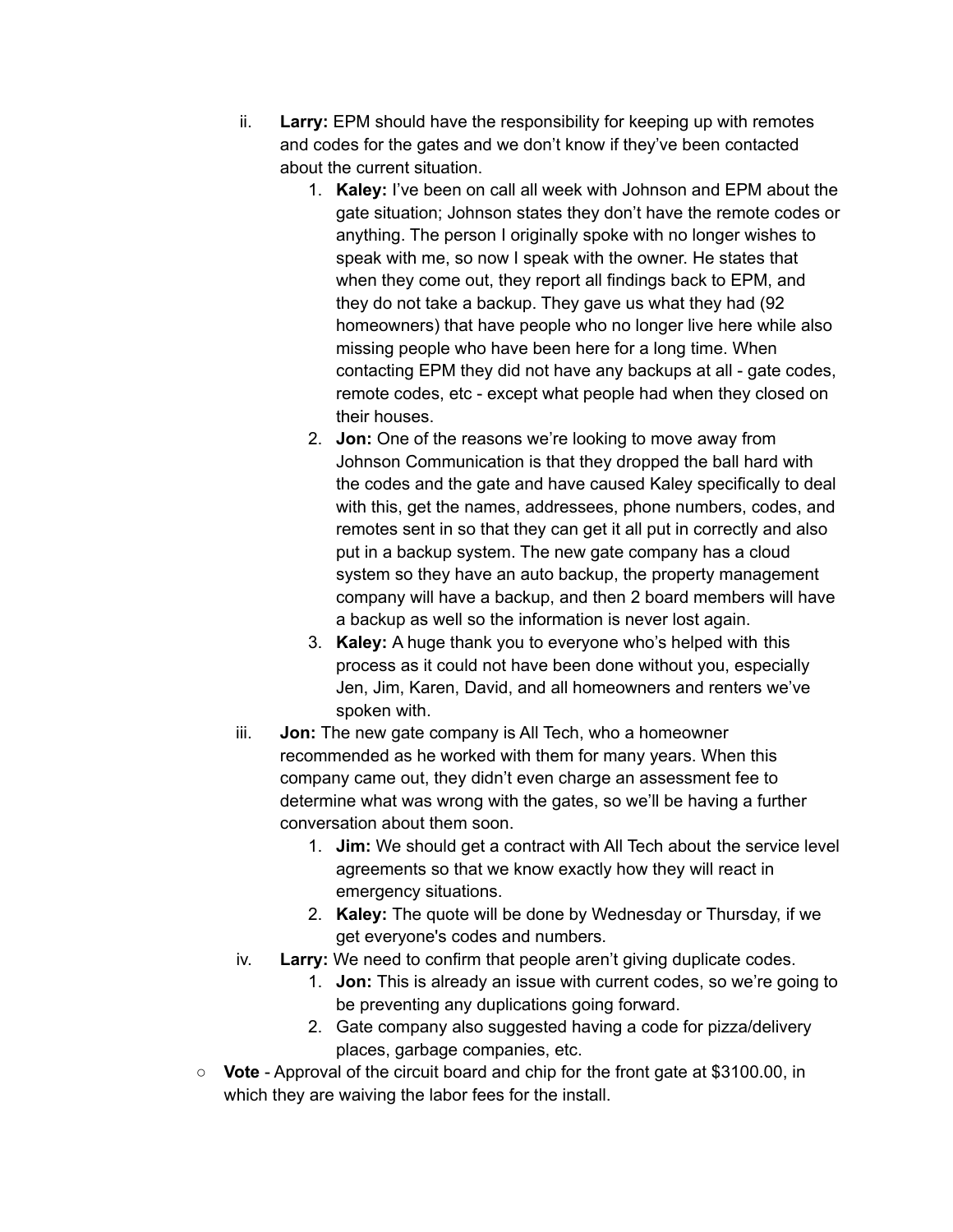- i. Larry, motion to approve, Jon seconded.
- ii. Carried and approved unanimously.
- **Vote** Current system is a landline system. In order to prevent these disasters from happening again in the future, we need to move to a cellular system. This upgrade is \$2500.00 and is 70% less likely to be hit by lightning than the current system.
	- i. Jim, motion to approve, Dave seconded.
	- ii. Carried and approved unanimously.
- **○ Vote** Terminating Johnson Communications and implementing All Tech as the new gate company.
	- i. Larry, motion to approve, Jen seconded.
	- ii. Carried and approved unanimously.
	- iii. EPM will send a letter to Johnson Communication to terminate services pending the outcome of this vote.
- **Funding for these items:** EPM stated there's a contingency fund we can use for these items.
- **○ Fall Garage Sale Date**
	- i. **Jen:** October 23rd with a backup of November 6th so we don't hit Halloween weekend.
		- 1. David, motion to approve, Fred seconded.
		- 2. Unanimously approved.
	- ii. **Jen:** Let's approve a Spring one for April 23rd with a backup of April 30th.
		- 1. Jon, motion to approve, Dave seconded.
		- 2. Unanimously approved.

### **○ Ambulance Discussion**

- i. **Kaley:** Spoke to the attorney today and the homeowner (owner of the ambulance). We asked several questions and we're awaiting a response. Attorney stated pending the answers to the questions, we need to wait to discuss and vote on anything with this topic.
	- 1. **Jim:** Concerned that if we approve the ambulance then we may have to approve other industry vehicles for homeowners in the future (big rigs, lawn trucks, etc).
	- 2. **Larry:** The ambulance may be covered due to protected vehicle laws. Attorney most likely looking into such a thing.

### **○ Speeding Concerns**

- i. We're still having a speeding issue. Speed bumps may need to be discussed, but they're expensive and may not be the solution. Attorney has been advised of this discussion, but he wants the information one homeowner was looking into for speed bumps.
- ii. Do we want the sheriff's department back out again for this? It's been several months since we last had them here.
	- 1. Paying for this is more money that we're spending out, and everyone drives fine when the cops are here but afterward the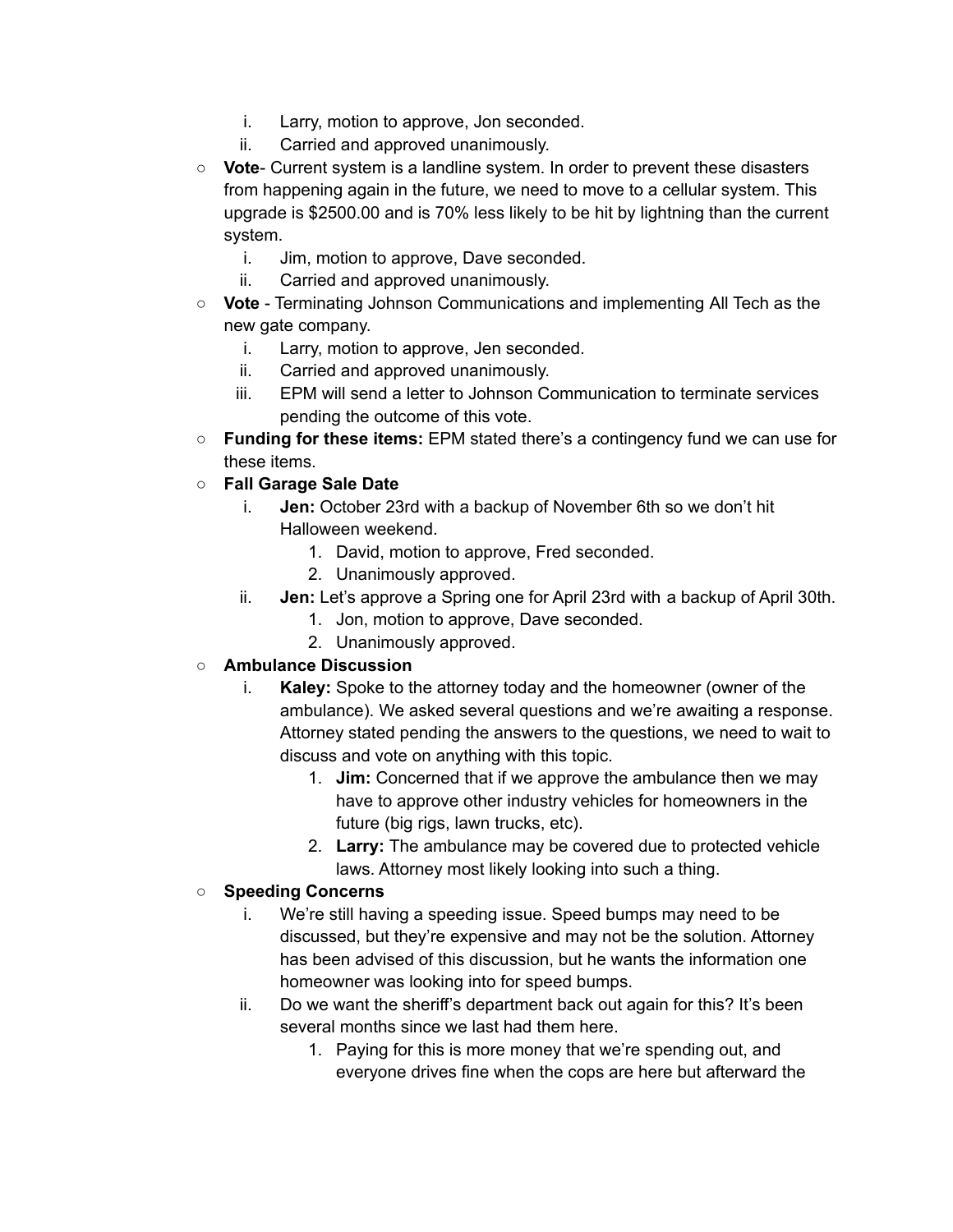speeders speed back up again, so this may not even be helpful in the long run.

#### **○ Vehicle in Neighborhood**

i. There was a suspicious person on Heatherton taking photos of 3 different homeowner's homes, including one board member. The police were called, and a homeowner confronted him. The man stated he was a 'process server' which was false as they work for the sheriff's department, so the police knew immediately this was false. The man then went to another homeowner's house and scared the wife. Larry Blackwell spoke to him plus another homeowner and supposedly he was a private investigator (presented ID to the police), so they told him he was trespassing and made to leave the neighborhood. We aren't sure if he's been back, but he was seen the following day around Locklin. Sheriff knows and they've dealt with him before so they're watching him and several homeowners are on the lookout.

### **6. ARC Requests**

### **○ Bellinger - Heatherton - Gutters**

- **i.** White colored gutter install. Total of 28 feet of guttering for the front of the house over two windows. Opposite sides of the front door there's a right angled turn from one roof to the other at each window. Pictures were attached to the request. The right angle raise of each side are 5+ inches and 7+ inches. On each side there's a total of 58 feet straight downspout with a 14 foot curved connector at the new gutter on the ground in the bushes is black plastic piping attached to the downspout to keep the water away from the house due to washaways. Leaf protectors are added to the guttering to keep leaves out in the fall and spring.
	- 1. All approved
- ii.

### **○ Morgan - Huntingdon - Drain Field Install**

- **i.** Originally requested to remove trees in front and back yard due to damaging of the current drain field. Changed request to keep the trees, and instead wants to put in a new drain field to assist with sewage backups. Septic drain in the front yard must be replaced due to the tree root systems causing the system not to work as needed. Boyette will handle the replacement. Work will be 1-2 months out due to the current work backlog. Invoice, permit, repair, and sizing information were all submitted. Roots will be removed before the new drain field is put in.
	- 1. All approved

### **○ Cook - Grey Moss - Landscaping**

i. Install a purple bush known as "fringe flower" in the backyard. Common bush in the area and several homeowners currently have this in their landscaping, it's easy to recognize and comes in everyone's flowering package.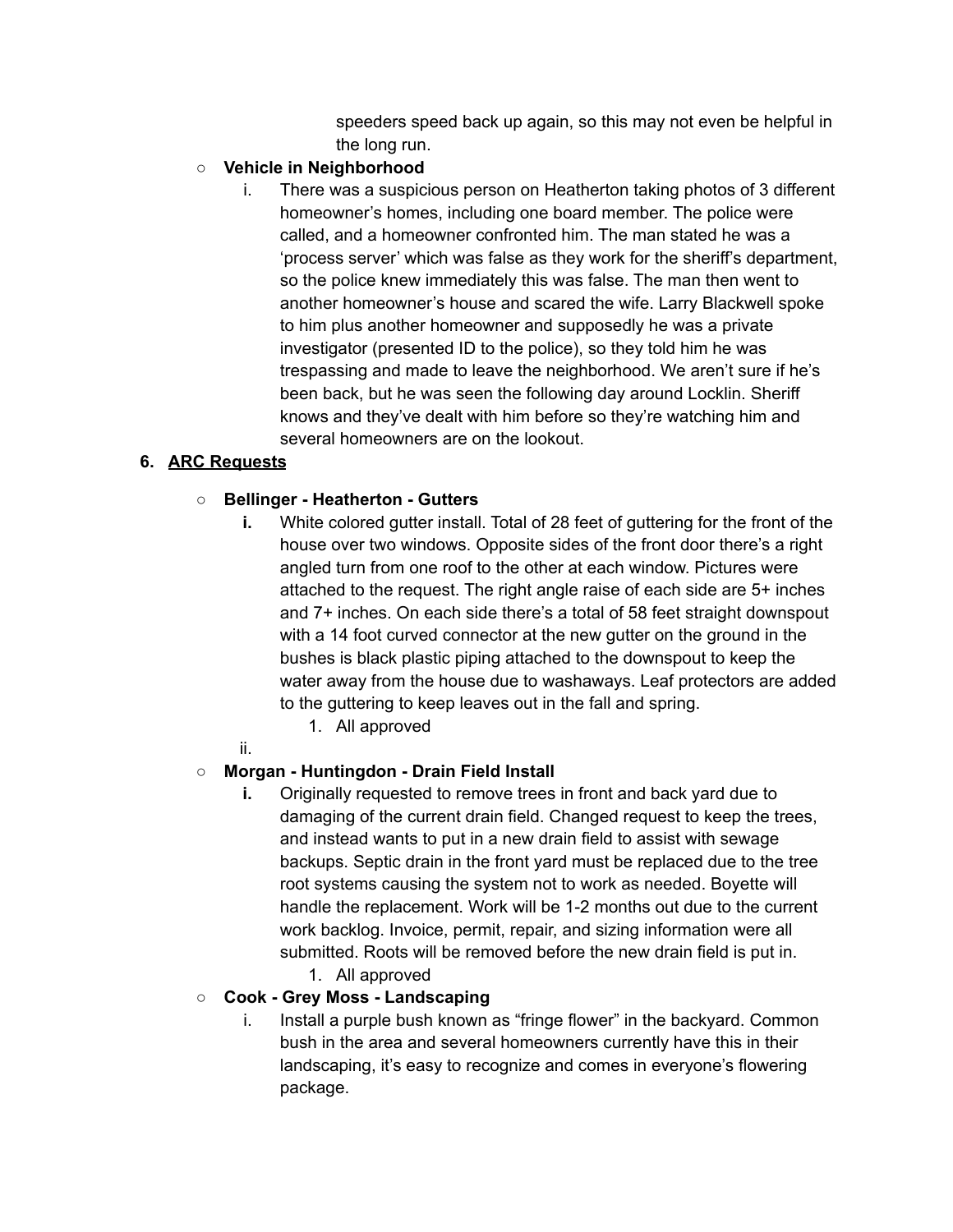- 1. All approved.
- ii. **Stipulations:** Landscaping no owner may permit the growth of noxious weeds or vegetation on the owner's loot or on the land lying between the street pavement and the front lot line of the owner's lot. All unimproved areas of the elot must be maintained in an attractively landscaped and sightly manner.

## **○ Hall - Iron Gate - Paint Front Porch**

- **i.** 10'8" by 6'9" concrete paint, same color as the trim which is light beige and matches the trim. Need to paint the porch due to red stains left by the contractors.
	- 1. All approved

### **○ Hall - Iron Gate - Landscaping**

- **i.** Rain washes out their mulch, so they want to take bricks to border the plants and bushes to prevent mulch washing out to the front yard. 1. All approved.
- **ii. Stipulations:** Landscaping no owner may permit the growth of noxious weeds or vegetation on the owner's loot or on the land lying between the street pavement and the front lot line of the owner's lot. All unimproved areas of the elot must be maintained in an attractively landscaped and sightly manner.

### **○ Middendorf - Iron Gate - RV Permanent Parking**

- **i.** Requesting he be allowed to park his 26' class CRV in the driveway on a permanent basis as their new primary family vehicle. They have 5 children, 2 with special needs and they take their children to therapy 3 times a week to Navarre and the vehicle allows them their needed flexibility. They answered all the questions we had during the prior meeting and provided their medical information. He is willing to put it in his backyard if we cannot approve the driveway/front yard parking.
- **ii.** Was this one of the houses where they are allowed this special permission anyway?
	- 1. Yes, it can be parked in the backyard due to special stipulations. But due to medical accomodations and concerns, the attorney stated they provided everything necessary to submit the request for the front yard.
	- 2. All approved.
- iii. **Stipulation**: Must be parked in the backyard, behind the fence.
	- **1. NOTE:** Special Board meeting took place on 09/27/2021 to further discuss this topic. Please see those minutes for further information, and change of approval status.

### **○ Burns - Iron Gate - Metal Fencing Install**

- **i.** Wants to install a 6' foot standard stockade natural color, 3 sides metal black rod fence.
	- 1. Spoke to the attorney about this and did some research on the topic. One question the attorney asked is if anyone else had put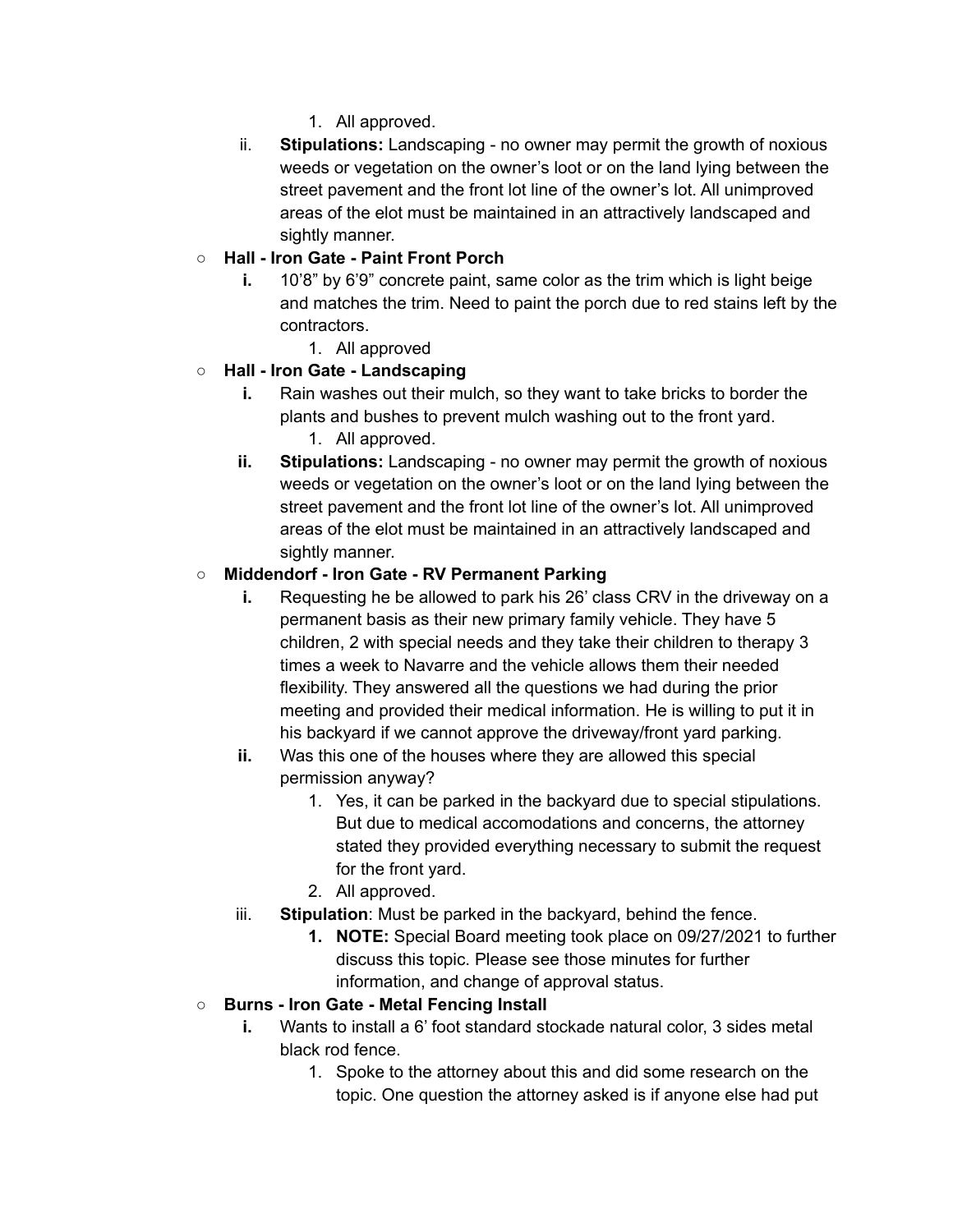the request in; yes, a few have requested the same thing, but they were all denied by previous boards. Attorney stated that since they were denied in the past this might be considered selective enforcement if approved.

- 2. She stated that she had a letter from Timberland for this, but Jon spoke with Timberland about this and they never provided her a letter. We've asked for a copy of the letter from her just in case, but it was never provided.
- 3. All denied.

# **7. Homeowner Time**

- **○ Mr. Brimer:** Last meeting, I brought up an issue in the covenants in 2014 about the Board providing the expenses and receipts to the members within 90 days of the end to the calendar year. We're now in September and I haven't heard anything back about this topic.
	- i. **Jen:** I spoke with EPM (Kevin) about this topic and I can put it out on the Facebook page once I'm home. He states he puts everything out at the annual meeting, but he doesn't give them out every 30 days. You can call as a homeowner at any time and they will give you anything you ask for on this topic.
	- ii. **Kaley:** Jen spoke to Dawn Dodson at EPM who stated they (she and Kevin) would be getting the information from the accountant (Kim) and that they would be contacting you directly about this matter.
	- **iii. Jim:** I know you've brought this up before, and we do have this information and if you'd like you can get a copy from Larry. It shows expenses for a 6 month period.
		- 1. **Mr. Brimer**: This is not what I'm asking for, the covenants say it will be provided as receipts and all income and expenditures.
- **Mr. Henderson:** I agree with Mr. Brimer especially when we speak about raising dues, I'd like to know where the funds are going. I also still support closing the gates especially after we had a visitor causing trouble this month.
- **Fred:** On Huntingdon, there's a cable/powerbox that's been tilted over for 3-4 months and that can be dangerous if there's power under there.
	- i. **Kaley:** According to EPM and AT&T, AT&T is coming out and fixing it. They were working on a line trying to fix it; it's an issue that has an ongoing resolution.
- **Jon:** What else do we need regarding the information for the front gate?
	- i. Yesterday, Jen went around the curve and cul-de-sac of Heatherton. Jim is working in the other section of Heatheron, Kaley went down Brighton and Paige Point and Broadfield. Met a lot of really nice people and got a majority of the people in these areas. Someone will be coming down Huntingdon. Karen and David worked hard on Iron Gate already, there's some on Brighton that need following up with.